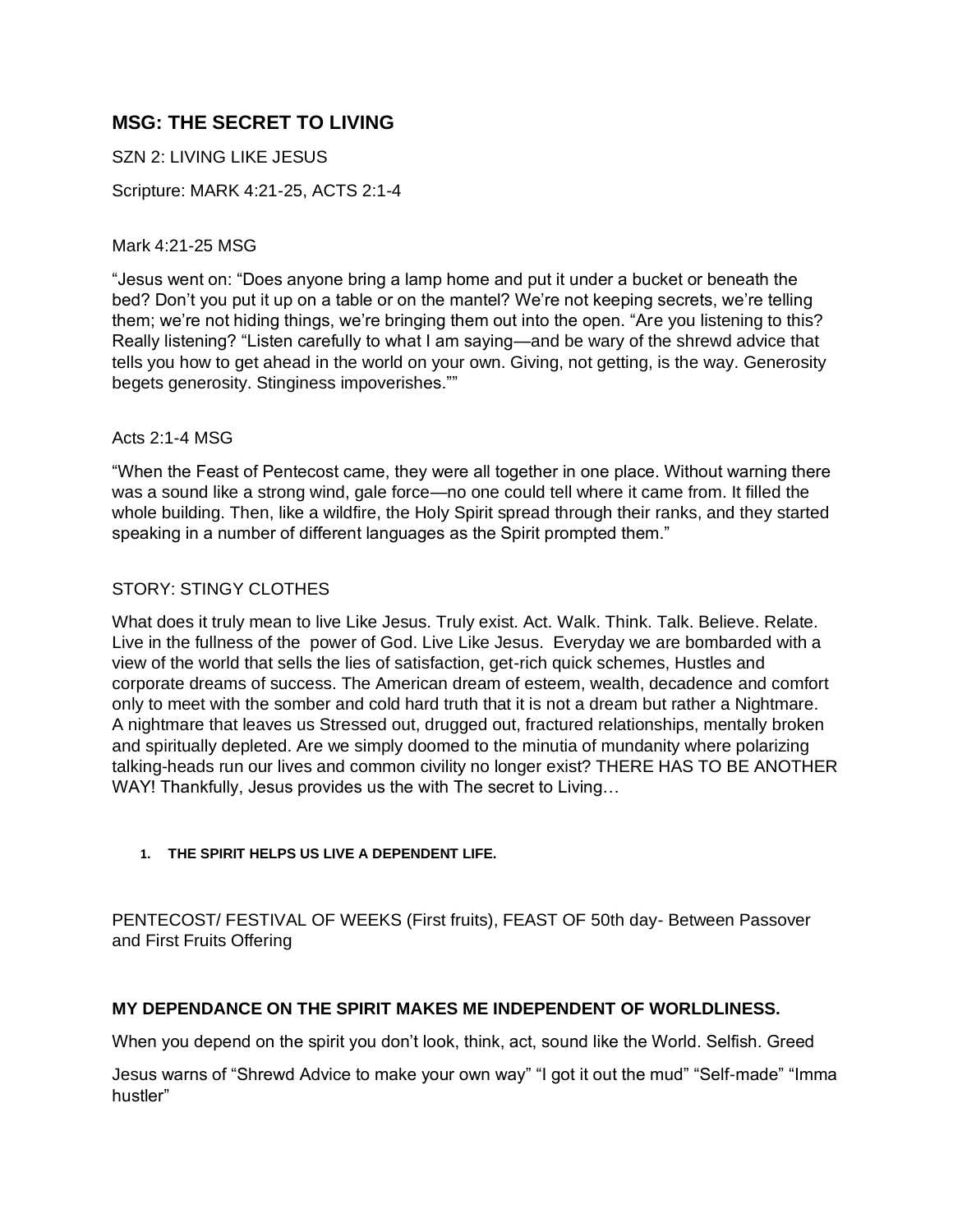This is not the way.

### **YOU'LL MAKE A MESS MAKING YOU OWN WAY**

### **DEPENDENCE ON THE SPIRT SHOWS HIS STRENGTH NOT MY WEAKNESS.**

**2. THE SPIRIT BREAKS THE STRONGHOLD STINGINESS OFF OUR LIVES.**

### **John 17:14-19**

**'I have given them your word and the world has hated them, for they are not of the world any more than I am of the world. My prayer is not that you take them out of the world but that you protect them from the evil one. They are not of the world, even as I am not of it. Sanctify them by the truth; your word is truth. As you sent me into the world, I have sent them into the world. For them I sanctify myself, that they too may be truly sanctified.**

THE SPIRIT, Not the universe, not their energy, Not a vibe, THE HOLY SPIRIT, THIRD PERSON OF THE TRIUNE GOD. HE IS NOT A THING BUT A PERSON. THE PARAKLETOS, THE COUNSELOR, THE HELPER! Can deliver you from stinginess

### **SANCTIFICATION MAKES YOU GENEROUS.**

-SANCTIFICATION EMPOWERS YOU TO GENERATE.

## **TRUE FREEDOM COMES FROM TRUE SUBMISSION TO THE SPIRIT**

-DON'T BUY INTO THE WORLDS IDEAS OF HOW TO GET AHEAD IN THIS LIFE!

-YOU WILL BE DISILLUSIONED, DISAPPOINTED & DISCOURAGE

-Moments of reflection and prayer in the Holy Spirit help recalibrate and gauge, "Am I trippin?"

### **3. THE SPIRIT HELPS US RECOGNIZE THE NEEDS OF OTHERS.**

### **Acts 2:43-45 MSG**

**"Everyone around was in awe—all those wonders and signs done through the apostles! And all the believers lived in a wonderful harmony, holding everything in common. They sold whatever they owned and pooled their resources so that each person's need was**